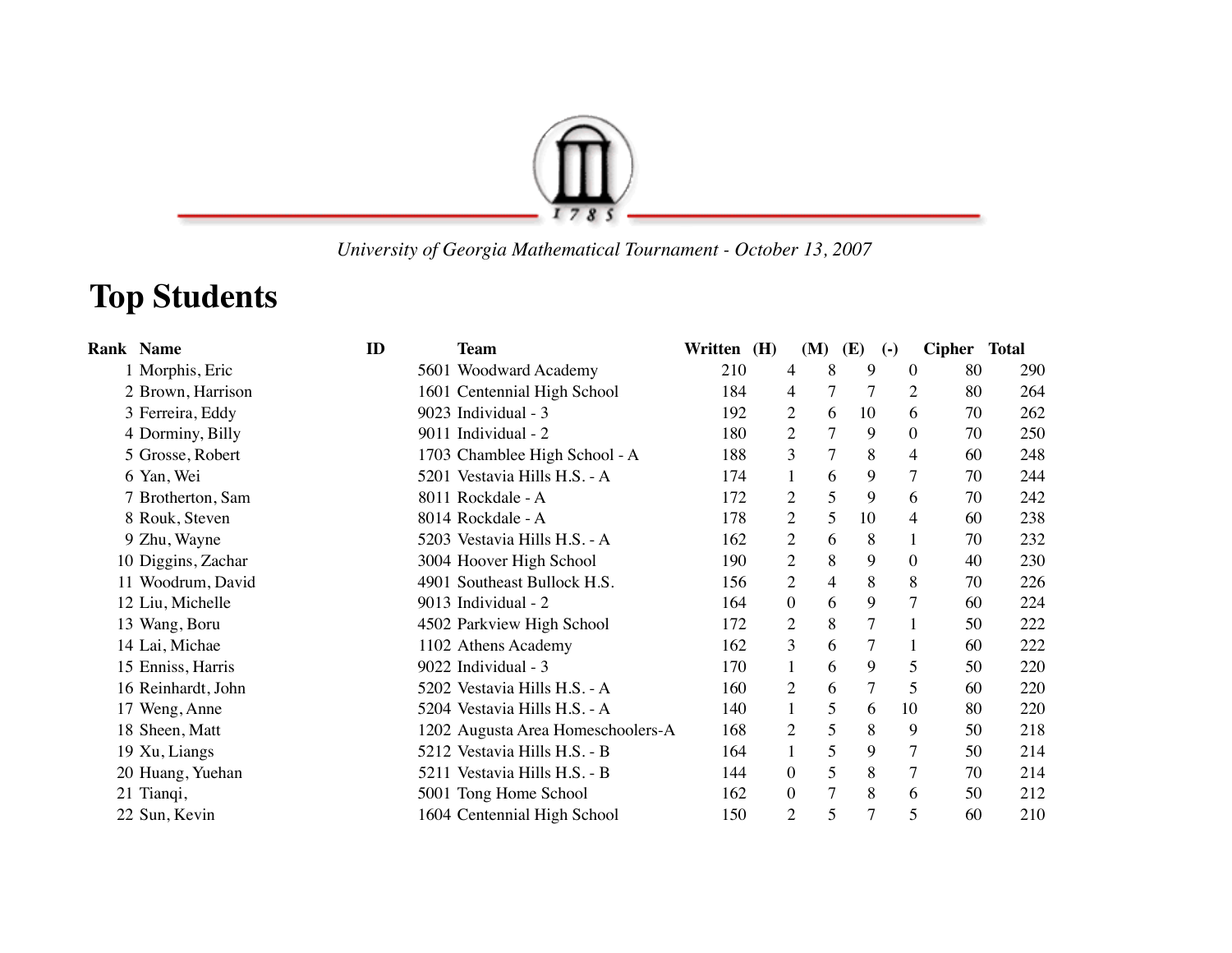| 23 Fletcher, Brendan   | 9042 Individual - 5               | 158 | $\overline{c}$   | 5                        | 8              | 4                | 50 | 208 |
|------------------------|-----------------------------------|-----|------------------|--------------------------|----------------|------------------|----|-----|
| 24 Kim, Nayoon         | 8013 Rockdale - A                 | 158 | $\theta$         | 6                        | 8              | 9                | 50 | 208 |
| 25 Angell, Michae      | 4014 North Gwinnett H.S. - B      | 166 | $\boldsymbol{0}$ | 6                        | 9              | 8                | 40 | 206 |
| 26 Markov, Andrei      | 2002 Columbus High School - A     | 156 | 2                | 5                        | $\overline{7}$ | 8                | 50 | 206 |
| 27 Clunie, Raymon      | 8012 Rockdale - A                 | 156 | 1                | 3                        | 10             | 8                | 50 | 206 |
| 28 Smirnov, Vladim     | 1702 Chamblee High School - A     | 146 | 1                | 6                        | 6              | 8                | 60 | 206 |
| 29 Hu, Benjam          | 4202 Northview High School - A    | 152 | 1                | 6                        | 8              | 1                | 50 | 202 |
| 30 Dong, Jimmy         | 4201 Northview High School - A    | 152 | $\boldsymbol{0}$ | 5                        | 9              | 6                | 50 | 202 |
| 31 Mei, Henry          | 5302 Walton High School - A       | 180 | 4                | 7                        | $\tau$         | $\boldsymbol{0}$ | 20 | 200 |
| 32 Tong, Heng          | 4213 Northview High School - B    | 160 | $\boldsymbol{0}$ | 7                        | 8              | 5                | 40 | 200 |
| 33 Narayan, Karthi     | 4204 Northview High School - A    | 150 | $\overline{c}$   | 3                        | 9              | 5                | 50 | 200 |
| 34 Mukhopadhyay, Rohan | 3203 Lassiter High School - A     | 138 | $\mathbf{1}$     | 5                        | 6              | 9                | 60 | 198 |
| 35 Lee, Don            | 5311 Walton High School - B       | 144 | $\mathbf{1}$     | 6                        | 6              | 7                | 50 | 194 |
| 36 Chen, Sitan         | 4211 Northview High School - B    | 152 | $\mathbf{1}$     | 5                        | 9              | 1                | 40 | 192 |
| 37 Fong, Jerry         | 3901 Norcross High School         | 140 | 3                | $\overline{2}$           | $\tau$         | 10               | 50 | 190 |
| 38 Jaramillo, Katy     | 3001 Hoover High School           | 140 | $\mathbf{1}$     | 5                        | $\tau$         | 5                | 50 | 190 |
| 39 Brothers, Scott     | 5301 Walton High School - A       | 130 | $\boldsymbol{0}$ | 5                        | 6              | 10               | 60 | 190 |
| 40 Terris, Trevor      | 1301 Augusta Prep - A             | 144 | 1                | 5                        | 8              | $\overline{2}$   | 40 | 184 |
| 41 Wang, Lillia        | 1701 Chamblee High School - A     | 142 | $\boldsymbol{0}$ | 6                        | $\tau$         | 6                | 40 | 182 |
| 42 Wichrowska, Maja    | 1001 Alpharetta High School - A   | 132 | $\boldsymbol{0}$ | $\overline{\mathcal{L}}$ | 8              | 6                | 50 | 182 |
| 43 Kang, Yeonji        | 4212 Northview High School - B    | 112 | $\boldsymbol{0}$ | $\overline{4}$           | 6              | 6                | 70 | 182 |
| 44 Qiao, Bill          | 5303 Walton High School - A       | 140 | $\boldsymbol{0}$ | 5                        | 7              | 10               | 40 | 180 |
| 45 Bishop, Nathan      | 5214 Vestavia Hills H.S. - B      | 130 | 1                | 5                        | 6              | 5                | 50 | 180 |
| 46 Zheng, Claus        | 5304 Walton High School - A       | 148 | $\mathbf{1}$     | 4                        | 8              | 9                | 30 | 178 |
| 47 Swygert, Konrad     | 9004 Individual - 1               | 138 | $\boldsymbol{0}$ | 5                        | $\tau$         | 9                | 40 | 178 |
| 48 Purvis, Adam        | 5703 Mount de Sales Academy       | 128 | $\overline{c}$   | $\mathbf{2}$             | $\tau$         | 9                | 50 | 178 |
| 49 Chen, Eric          | 1401 Brookwood High School        | 128 | $\boldsymbol{0}$ | 6                        | 5              | 9                | 50 | 178 |
| 50 Vafadari, Cyrus     | 2001 Columbus High School - A     | 116 | $\mathbf{1}$     | 3                        | 6              | 8                | 60 | 176 |
| 51 Li, Nathan          | 8002 Extra - 1 Individual         | 134 | $\mathbf{1}$     | 5                        | 7              | $\mathbf{2}$     | 40 | 174 |
| 52 Lai, Ruby           | 1101 Athens Academy               | 122 | $\boldsymbol{0}$ | 5                        | 6              | 6                | 50 | 172 |
| 53 Morton, Patric      | 4011 North Gwinnett H.S. - B      | 130 | 1                | $\overline{4}$           | 6              | 10               | 40 | 170 |
| 54 Narayan, Arvind     | 4203 Northview High School - A    | 120 | 2                | 3                        | 5              | 10               | 50 | 170 |
| 55 Davis, Kyle         | 1501 Cedar Shoals High School - A | 120 | $\boldsymbol{0}$ | 5                        | 5              | 10               | 50 | 170 |
| 56 Ling, Ruobin        | 1004 Alpharetta High School - A   | 120 | $\overline{0}$   | 4                        | $\overline{7}$ | 5                | 50 | 170 |